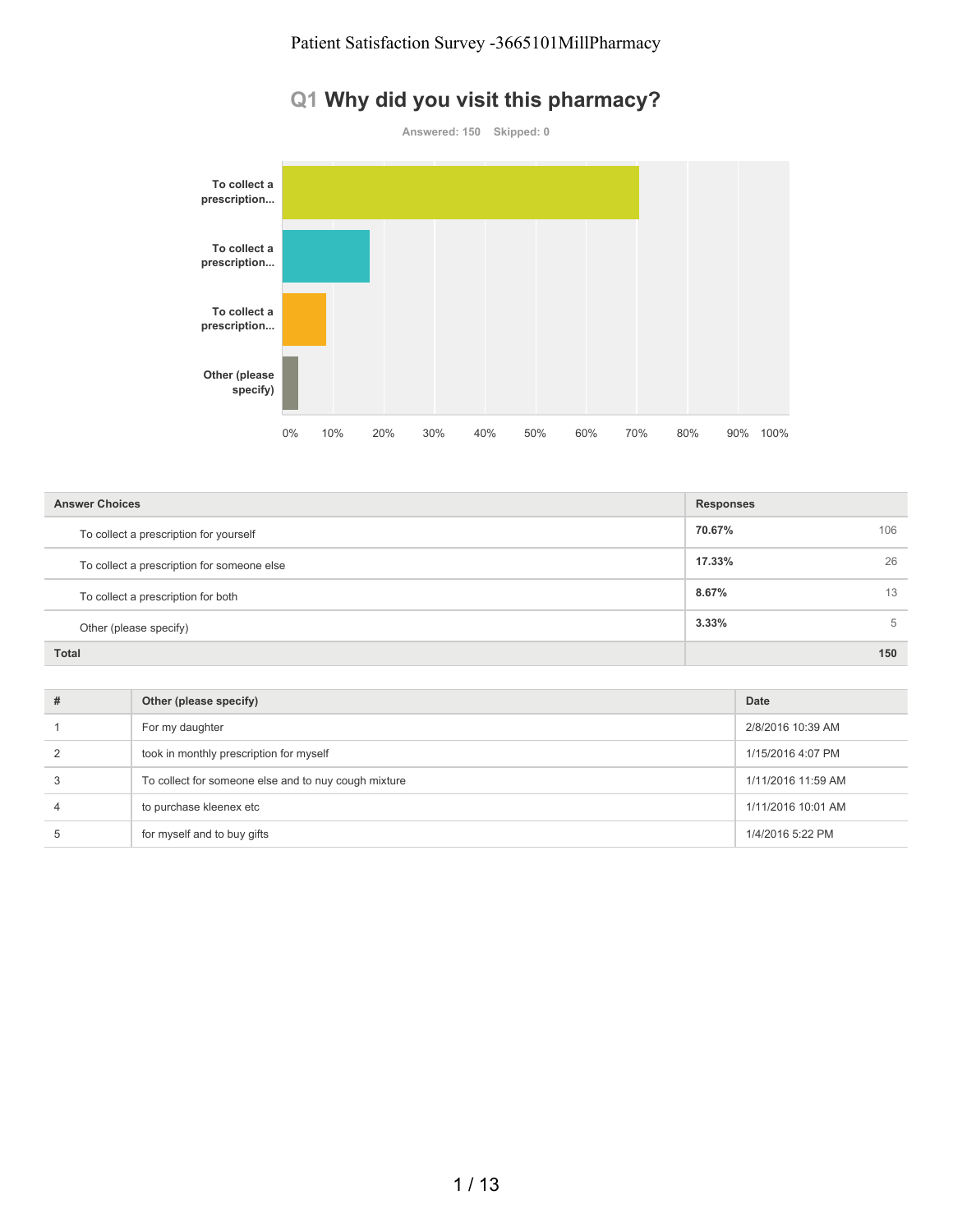#### **Q2 If you collected a prescription, were you able to collect it straight away, did you have to wait in the pharmacy or did you come back later to collect it?**



| <b>Answer Choices</b> | <b>Responses</b> |
|-----------------------|------------------|
| Straight away         | 35.57%<br>53     |
| Waited in pharmacy    | 61.07%<br>91     |
| Came back later       | 5<br>3.36%       |
| <b>Total</b>          | 149              |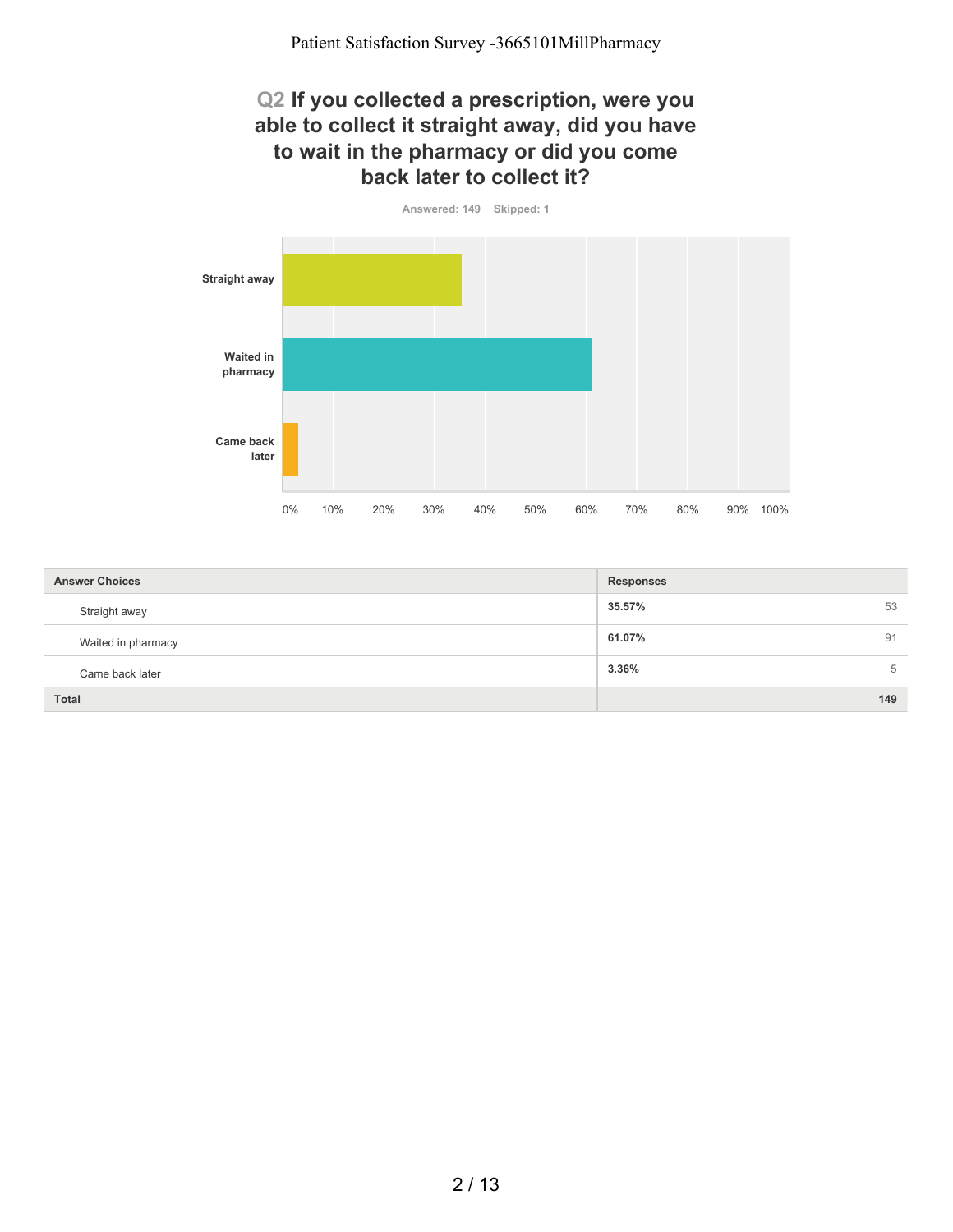### **Q3 How satisfied were you with the time it took to provide your prescription and/or any other NHS services you required?**



| <b>Answer Choices</b> | <b>Responses</b>           |
|-----------------------|----------------------------|
| Not at all satisfied  | $0.00\%$<br>$\overline{0}$ |
| Not very satisfied    | 0.67%                      |
| Fairly satisfied      | 25<br>16.78%               |
| Very Satisfied        | 123<br>82.55%              |
| <b>Total</b>          | 149                        |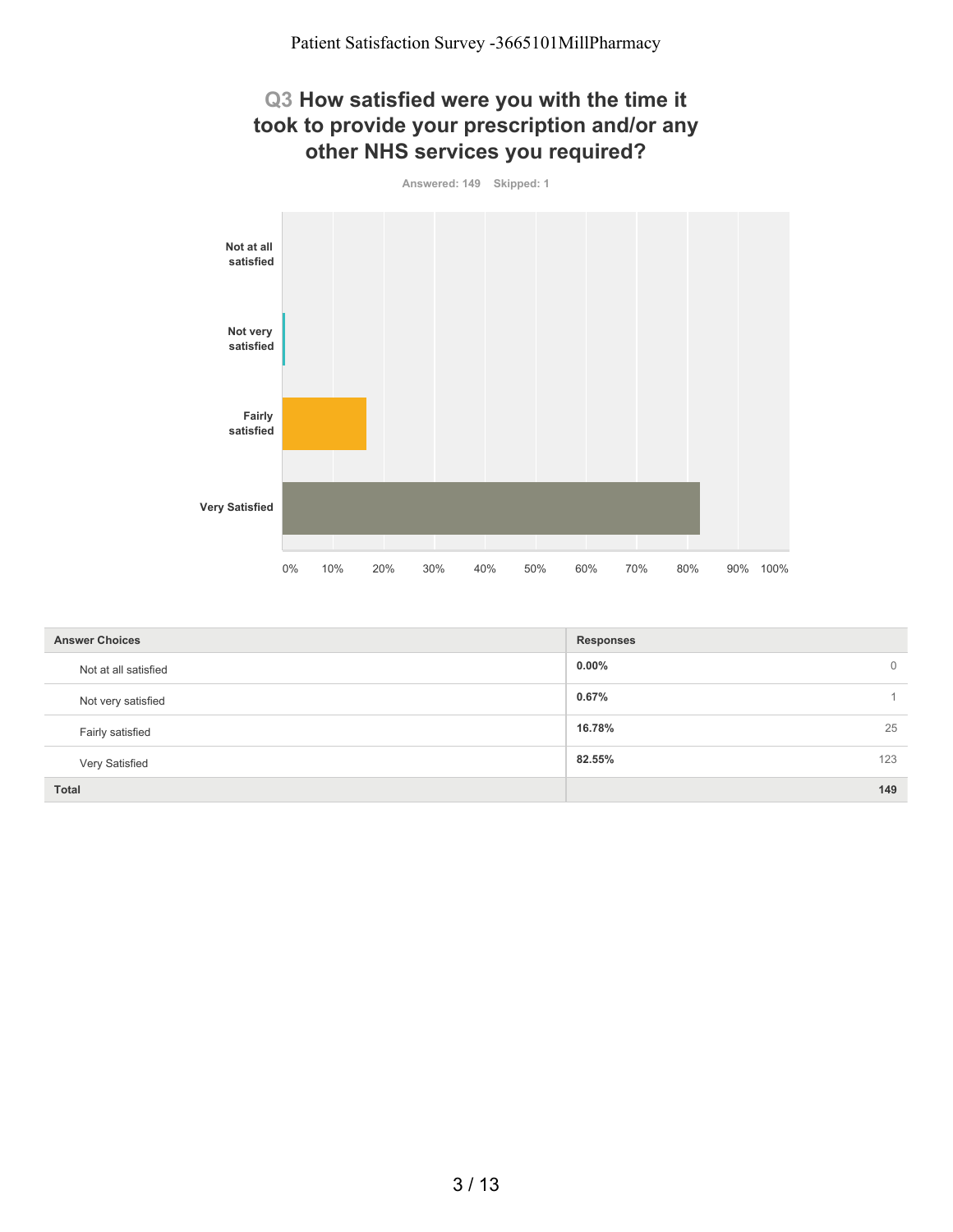Patient Satisfaction Survey -3665101MillPharmacy

**Q4 Thinking about any previous visits, how would you rate the pharmacy on the following factors? Please tick one box for each aspect of the pharmacy listed below, to show how good or poor you think it is:**



|                                                                   | Very<br>poor | Fairly<br>poor | Fairly<br>good | Very<br>good | Don't<br>know  | Total | Weighted<br>Average |
|-------------------------------------------------------------------|--------------|----------------|----------------|--------------|----------------|-------|---------------------|
| The cleanliness of the pharmacy                                   | 0.67%        | $0.00\%$       | 2.67%          | 96.67%       | $0.00\%$       |       |                     |
|                                                                   |              | $\Omega$       | $\overline{4}$ | 145          | $\bigcap$      | 150   | 3.95                |
| The comfort and convenience of the waiting areas (e.g. seating or | 0.67%        | 0.67%          | 32.67%         | 66.00%       | $0.00\%$       |       |                     |
| standing room)                                                    |              |                | 49             | 99           | $\Omega$       | 150   | 3.64                |
| Having in stock the medicines/appliances you need                 | 0.67%        | $0.00\%$       | 10.00%         | 88.00%       | 1.33%          |       |                     |
|                                                                   |              | $\Omega$       | 15             | 132          | $\overline{2}$ | 150   | 3.89                |
| Offering a clear and well organised layout                        | 0.67%        | $0.00\%$       | 12.67%         | 85.33%       | 1.33%          |       |                     |
|                                                                   |              | $\Omega$       | 19             | 128          | $\overline{2}$ | 150   | 3.87                |
| How long you have to wait to be served                            | 0.67%        | $0.00\%$       | 20.00%         | 77.33%       | $2.00\%$       |       |                     |
|                                                                   |              | $\Omega$       | 30             | 116          | 3              | 150   | 3.80                |
| Having somewhere available where you could speak without being    | 0.67%        | 0.67%          | 10.74%         | 75.84%       | 12.08%         |       |                     |
| overheard, if you wanted to                                       |              |                | 16             | 113          | 18             | 149   | 3.98                |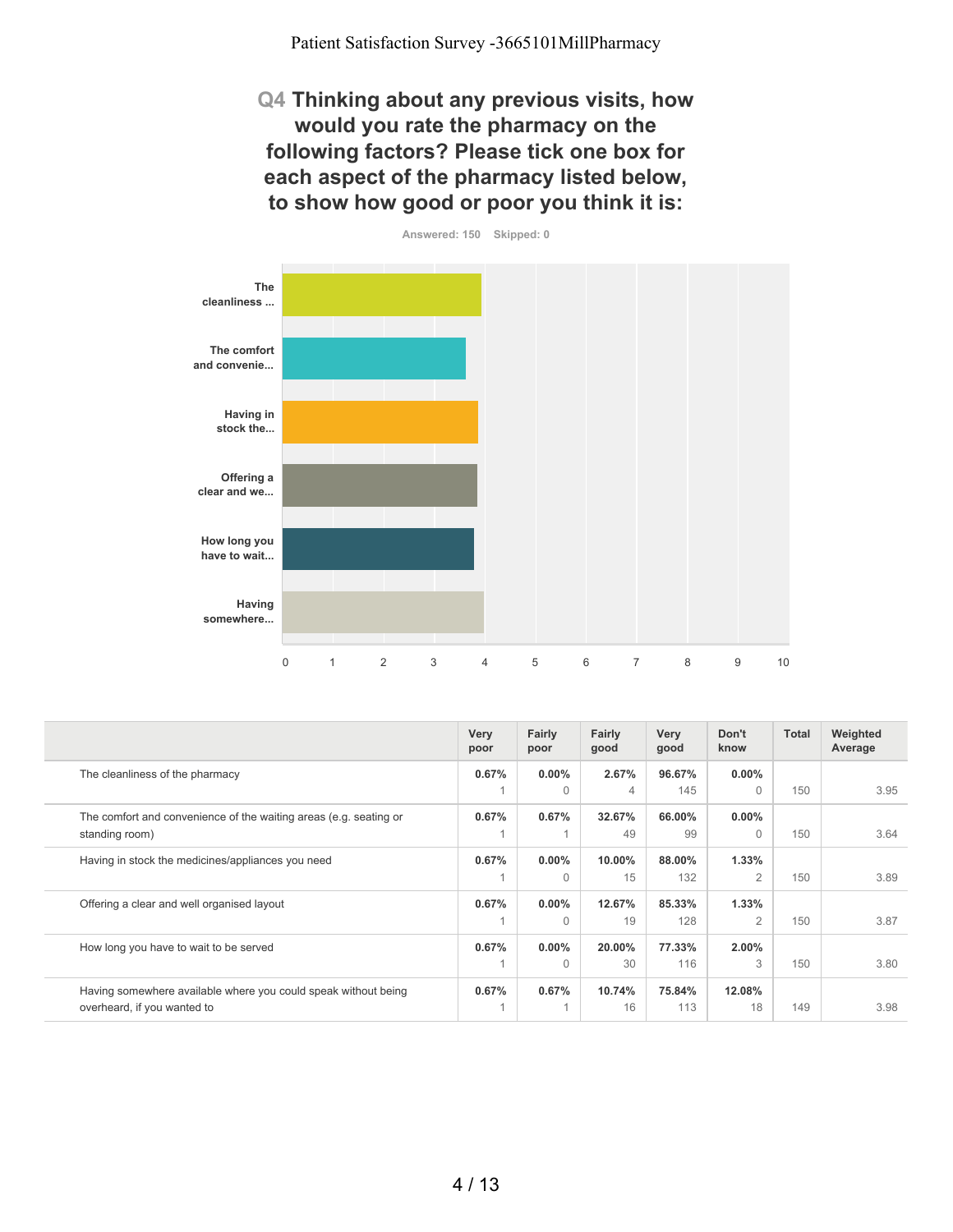**Q5 Again, including any previous visits to this pharmacy, how would you rate the pharmacist and the other staff who work there? Please tick one box for each aspect of the service listed below, to show how good or poor you think it is:**



**0.00%** 0 **0.00%** 0 **2.00%** 3 **98.00%** 147 **0.00%** 0 150 3.98 **0.00%** 0 **0.00%** 0 **2.00%** 3 **96.67%** 145 **1.33%** 2 150 3.99 **0.00%** 0 **0.00%** 0 **2.67%** 4 **96.00%** 144 **1.33%** 2 150 3.99 **0.00%** 0 **0.00%** 0 **2.00%** 3 **97.33%** 146 **0.67%** 1 150 3.99 **0.00%** 0 **0.00%**  $\Omega$ **2.67%** 4 **97.33%** 146 **0.00%** 0 150 3.97 **0.00%**  $\Omega$ **0.00%**  $\Omega$ **2.00%** 3 **98.00%** 147 **0.00%** 0 150 3.98 **Very poor Fairly poor Fairly good Very good Don't know Total Weighted Average** Being polite and taking the time to listen to what you want Answering any queries you may have The service you received from the pharmacist The service you received from the other pharmacy staff Providing an efficient service The staff overall

5 / 13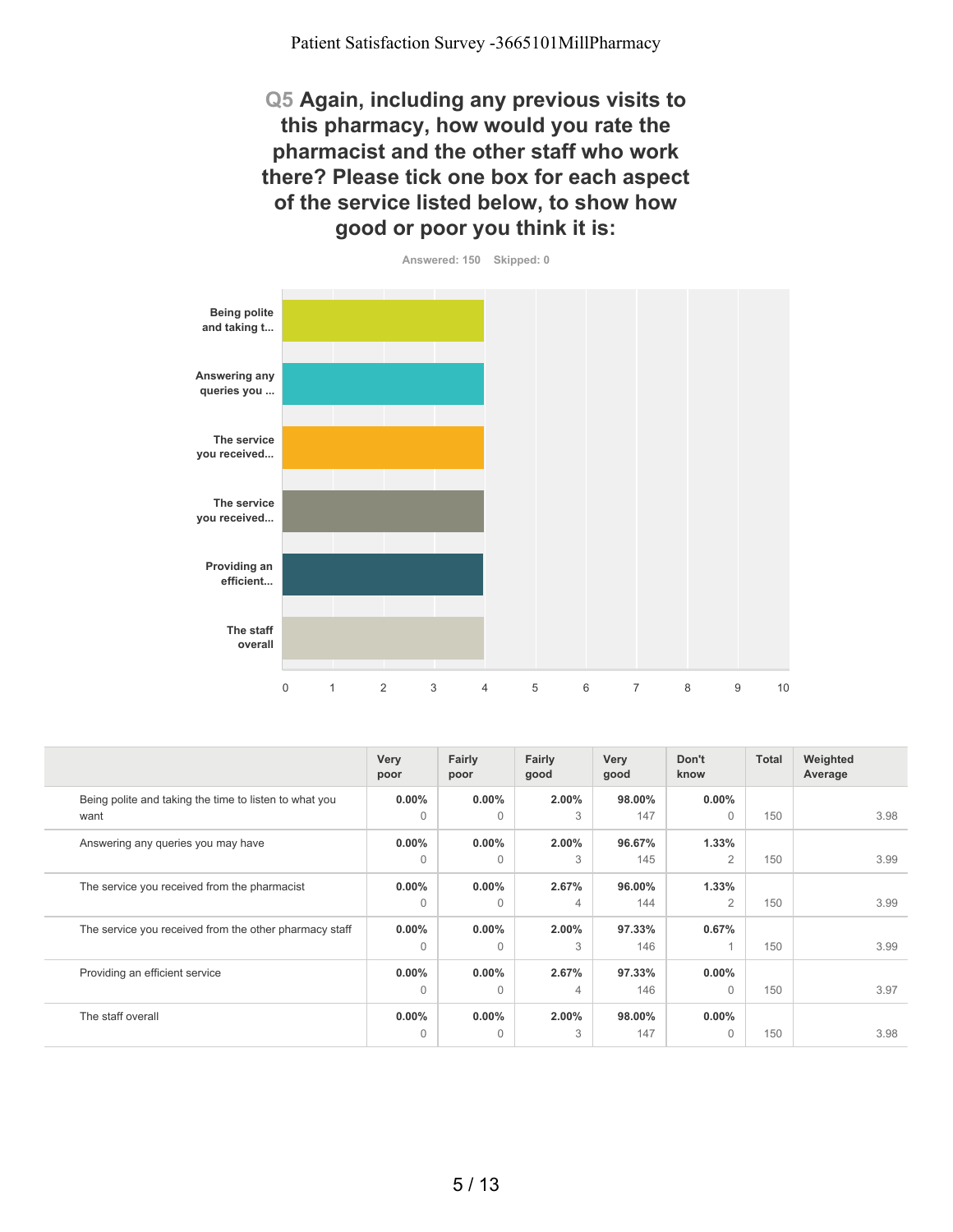#### **Q6 Thinking about all the times you have used this pharmacy, how well do you think it provides each of the following services?**



|                                                                                   | Not at all<br>well   | Not very<br>well     | Fairly<br>well | <b>Very</b><br>well | <b>Never</b><br>used | <b>Total</b> | Weighted<br>Average |
|-----------------------------------------------------------------------------------|----------------------|----------------------|----------------|---------------------|----------------------|--------------|---------------------|
| Providing advice on a current health problem or a longer term<br>health condition | $0.00\%$<br>0        | 0.67%                | 7.33%<br>11    | 52.00%<br>78        | 40.00%<br>60         | 150          | 4.31                |
| Providing general advice on leading a more healthy lifestyle                      | $0.00\%$<br>0        | $0.00\%$<br>$\Omega$ | $8.00\%$<br>12 | 36.00%<br>54        | 56.00%<br>84         | 150          | 4.48                |
| Disposing of medicines you no longer need                                         | $0.00\%$<br>$\Omega$ | $0.00\%$<br>$\Omega$ | 2.67%<br>4     | 48.00%<br>72        | 49.33%<br>74         | 150          | 4.47                |
| Providing advice on health services or information available<br>elsewhere         | $0.00\%$<br>$\Omega$ | $0.00\%$<br>$\Omega$ | 6.00%<br>9     | 34.00%<br>51        | 60.00%<br>90         | 150          | 4.54                |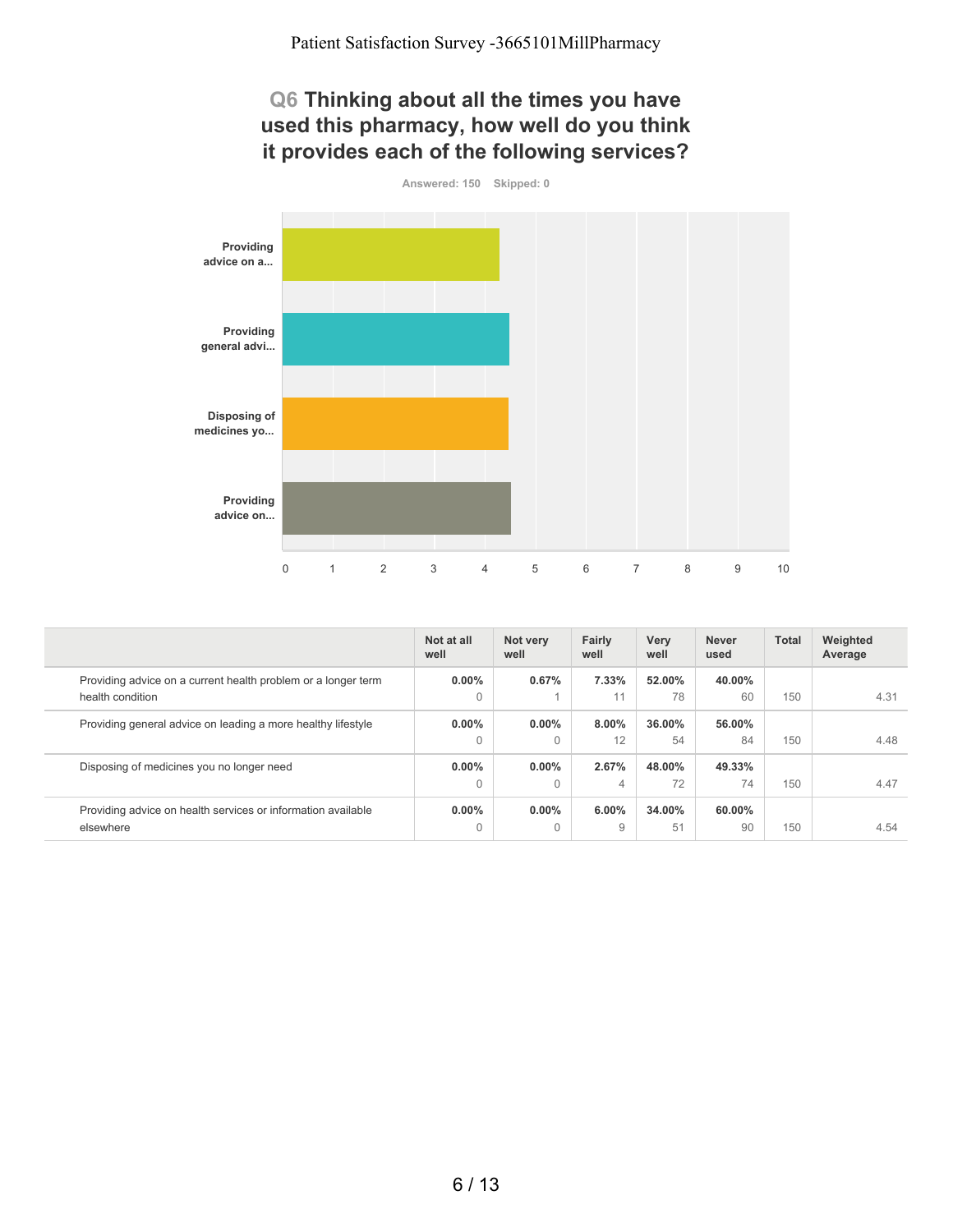### **Q7 Have you ever been given advice about any of the following by the pharmacist or pharmacy staff?**



|                   | <b>Yes</b> | <b>No</b> | <b>Total</b> | <b>Weighted Average</b> |
|-------------------|------------|-----------|--------------|-------------------------|
| Stopping smoking  | 6.08%      | 93.92%    |              |                         |
|                   | 9          | 139       | 148          | 1.94                    |
| Healthy eating    | 7.38%      | 92.62%    |              |                         |
|                   | 11         | 138       | 149          | 1.93                    |
| Physical exercise | 3.45%      | 96.55%    |              |                         |
|                   | 5          | 140       | 145          | 1.97                    |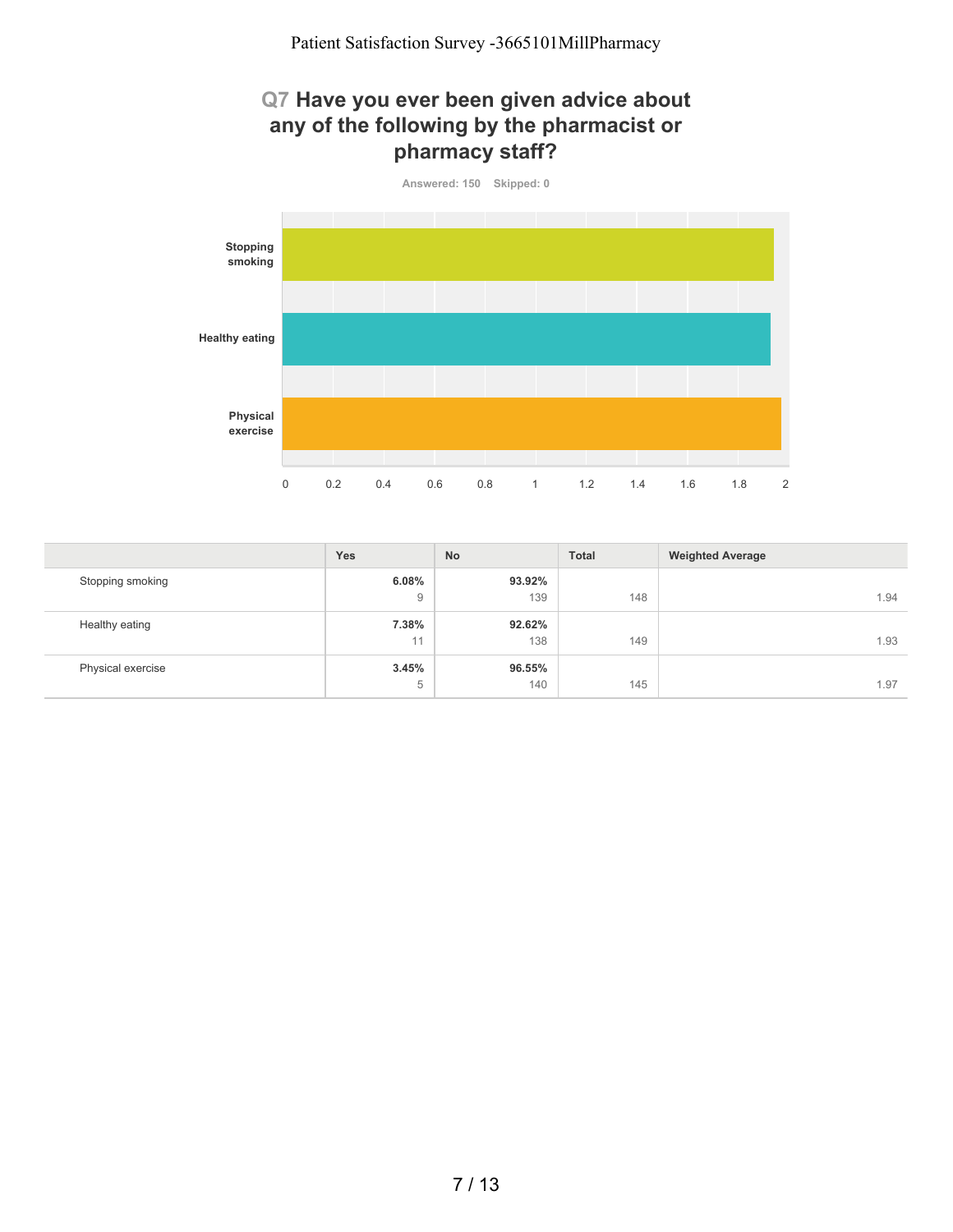### **Q8 Which of the following best describes how you use this pharmacy?**

**Answered: 150 Skipped: 0 This is the pharmacy tha... This is one of several... This pharmacy was just...** 0% 10% 20% 30% 40% 50% 60% 70% 80% 90% 100%

| <b>Answer Choices</b>                                           | <b>Responses</b> |     |
|-----------------------------------------------------------------|------------------|-----|
| This is the pharmacy that you choose to visit if possible       | 81.33%           | 122 |
| This is one of several pharmacies that you use when you need to | 12.67%           | 19  |
| This pharmacy was just convenient for you on the day            | 6.00%            | 9   |
| Total                                                           |                  | 150 |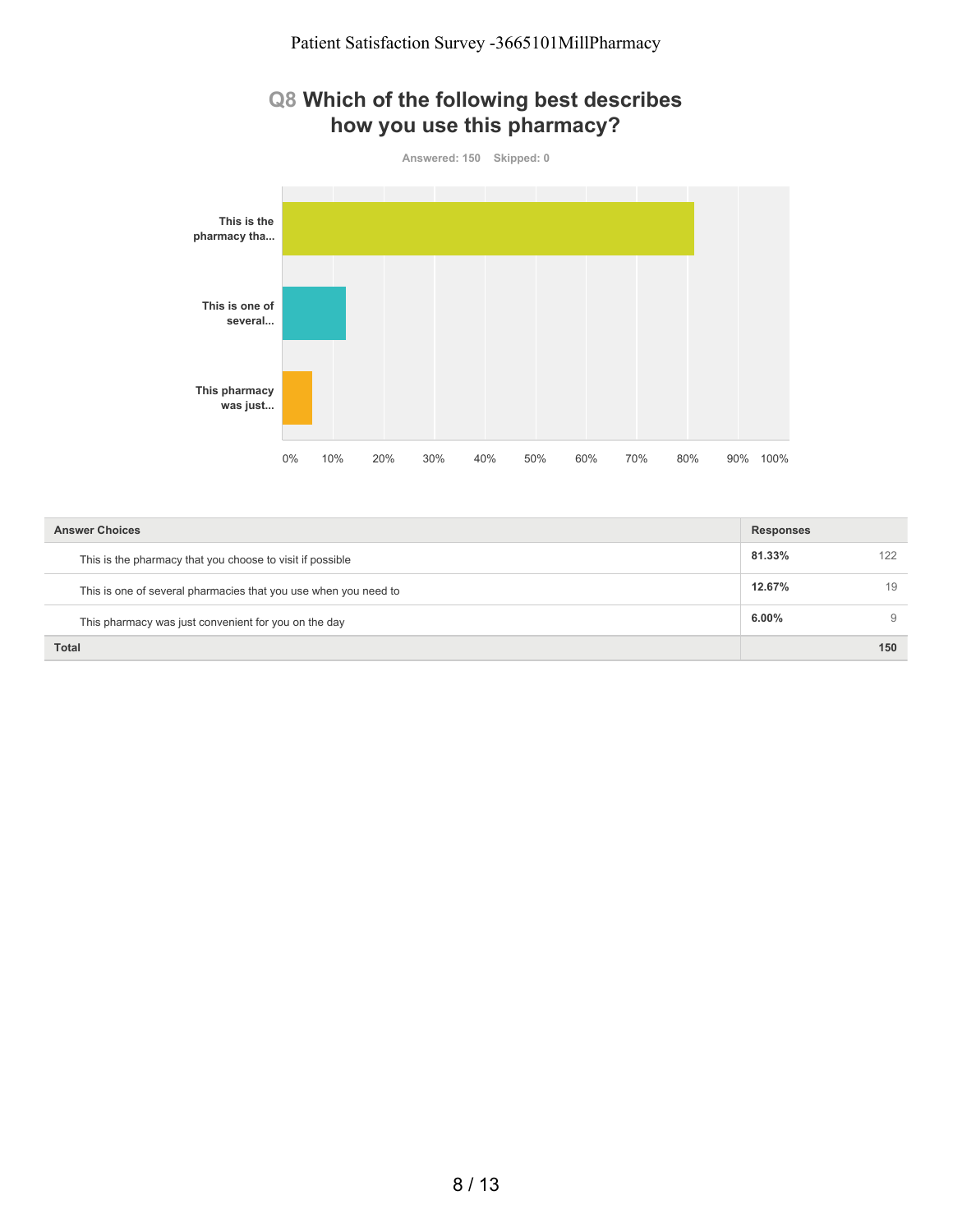### **Q9 Finally, taking everything into account the staff, the shop and the service provided - how would you rate the pharmacy where you received this questionnaire?**



| <b>Answer Choices</b> | <b>Responses</b>           |
|-----------------------|----------------------------|
| Poor                  | $0.00\%$<br>$\overline{0}$ |
| Fair                  | $0.00\%$<br>$\overline{0}$ |
| Good                  | 6<br>4.00%                 |
| Very Good             | 36.00%<br>54               |
| Excellent             | 90<br>60.00%               |
| Total                 | 150                        |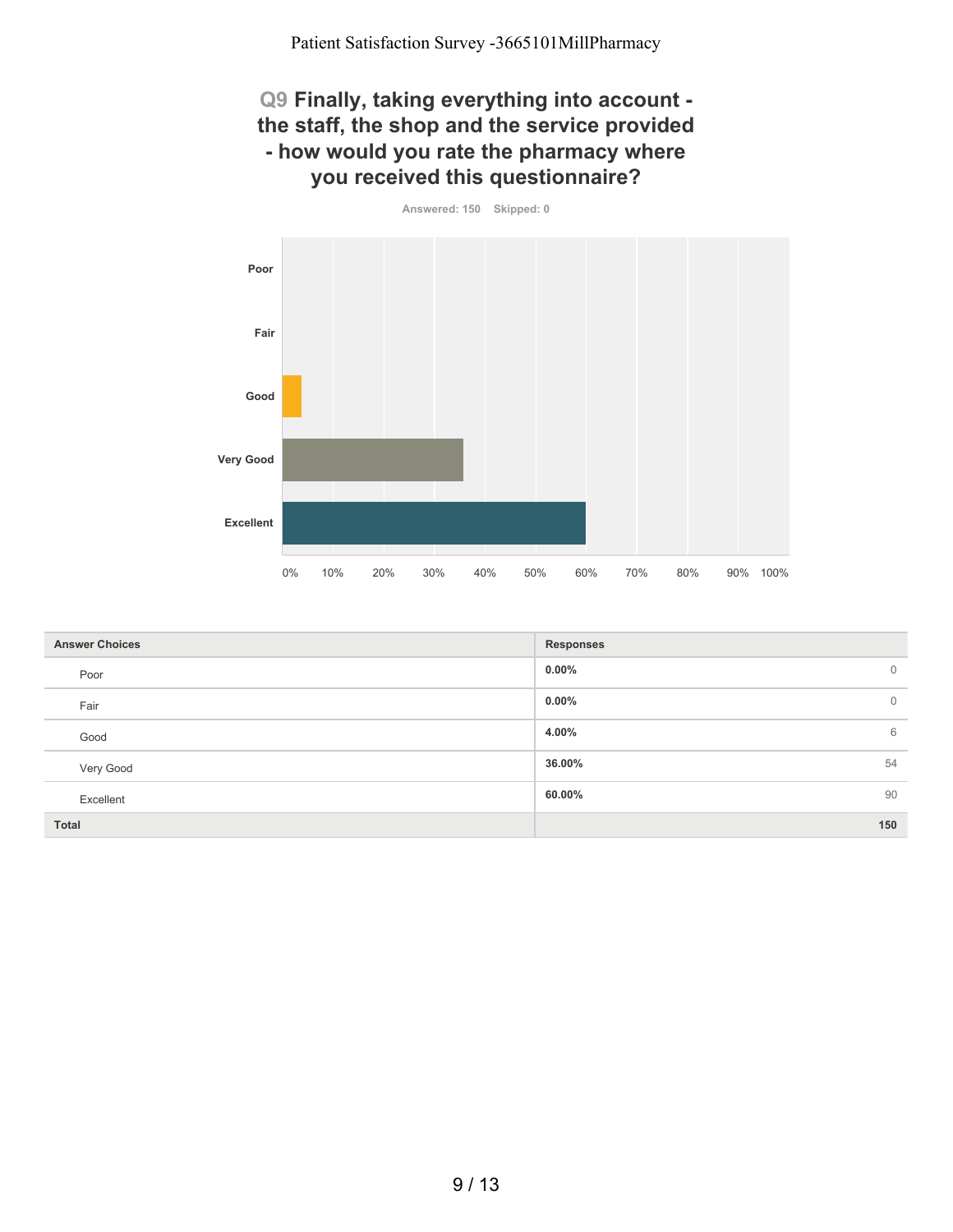## **Q10 If you have any comments about how the service from this pharmacy could be improved, please write them in here:**

| #              | <b>Responses</b>                                                                                                                                                                                                                                                              | Date               |
|----------------|-------------------------------------------------------------------------------------------------------------------------------------------------------------------------------------------------------------------------------------------------------------------------------|--------------------|
|                | question 7 - n/a - do not smoke                                                                                                                                                                                                                                               | 2/8/2016 10:40 AM  |
| 2              | only been here a couple of times - new patient                                                                                                                                                                                                                                | 2/3/2016 6:18 PM   |
| 3              | recently moved to the area 6 months ago, my last pharmacy were terrible very long wait and not helpful. Staff are<br>always very friendly here and helpful, open at weekend and over christmas, they are always happy to help, Pharmacist<br>has given me good advice in past | 2/3/2016 6:04 PM   |
| $\overline{4}$ | very friendly greeting - overheard the pharmacist being very helpful to another customr                                                                                                                                                                                       | 1/27/2016 6:01 PM  |
| 5              | staff are always polite, helpful, treat with dignity and respect. Pharmacists always polite and helpful Very good service<br>provided Always recommend Mill Pharmacy if asked about a pharmacy                                                                                | 1/27/2016 5:59 PM  |
| 6              | none, always helpful, polite and kind                                                                                                                                                                                                                                         | 1/27/2016 5:56 PM  |
| $\overline{7}$ | If the present level of service is maintained improvement of this pharmacy will be difficult                                                                                                                                                                                  | 1/25/2016 3:29 PM  |
| 8              | dont change anything excellent all round service                                                                                                                                                                                                                              | 1/25/2016 3:04 PM  |
| 9              | there could be a few more seats, i know there is not alot of space Everything else, the staff are fabulous Thank you for<br>ALL your help                                                                                                                                     | 1/25/2016 3:02 PM  |
| 10             | excellent service always clean premises                                                                                                                                                                                                                                       | 1/15/2016 4:03 PM  |
| 11             | none                                                                                                                                                                                                                                                                          | 1/15/2016 3:54 PM  |
| 12             | Maybe more seats, when we have to wait for drugs Only fault I have                                                                                                                                                                                                            | 1/11/2016 12:16 PM |
| 13             | Bit overcrowded, when getting our drugs if quite a few patients are waiting - need few more seats                                                                                                                                                                             | 1/11/2016 12:14 PM |
| 14             | have never asked staff about smoking, healthy eating or excercise                                                                                                                                                                                                             | 1/11/2016 12:01 PM |
| 15             | Difficult to fault V. Good service                                                                                                                                                                                                                                            | 1/11/2016 11:21 AM |
| 16             | All staff are exceptional except one lady who is very grutt and rude and I have been told by others that they do not visit<br>due to this                                                                                                                                     | 1/11/2016 11:06 AM |
| 17             | excelence cannot be improved                                                                                                                                                                                                                                                  | 1/11/2016 10:27 AM |
| 18             | Always take time to make you feel important                                                                                                                                                                                                                                   | 1/4/2016 5:22 PM   |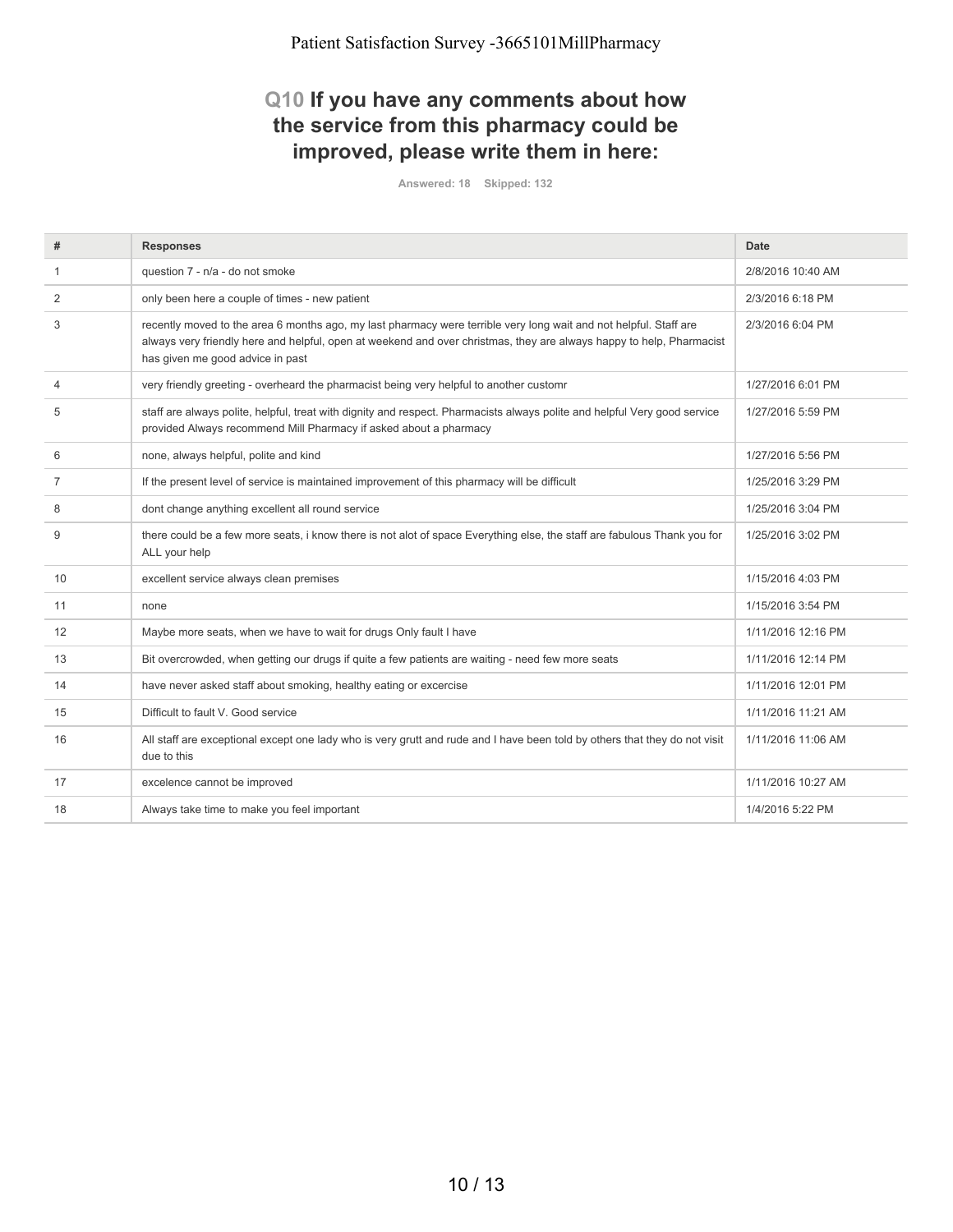

| <b>Answer Choices</b> | <b>Responses</b>        |
|-----------------------|-------------------------|
| 16-19                 | 4.67%<br>$\overline{7}$ |
| $20 - 24$             | 1.33%<br>$\overline{2}$ |
| 25-34                 | 18<br>12.00%            |
| 35-44                 | 18<br>12.00%            |
| 45-54                 | 23<br>15.33%            |
| 55-64                 | 28<br>18.67%            |
| $65+$                 | 54<br>36.00%            |
| Total                 | 150                     |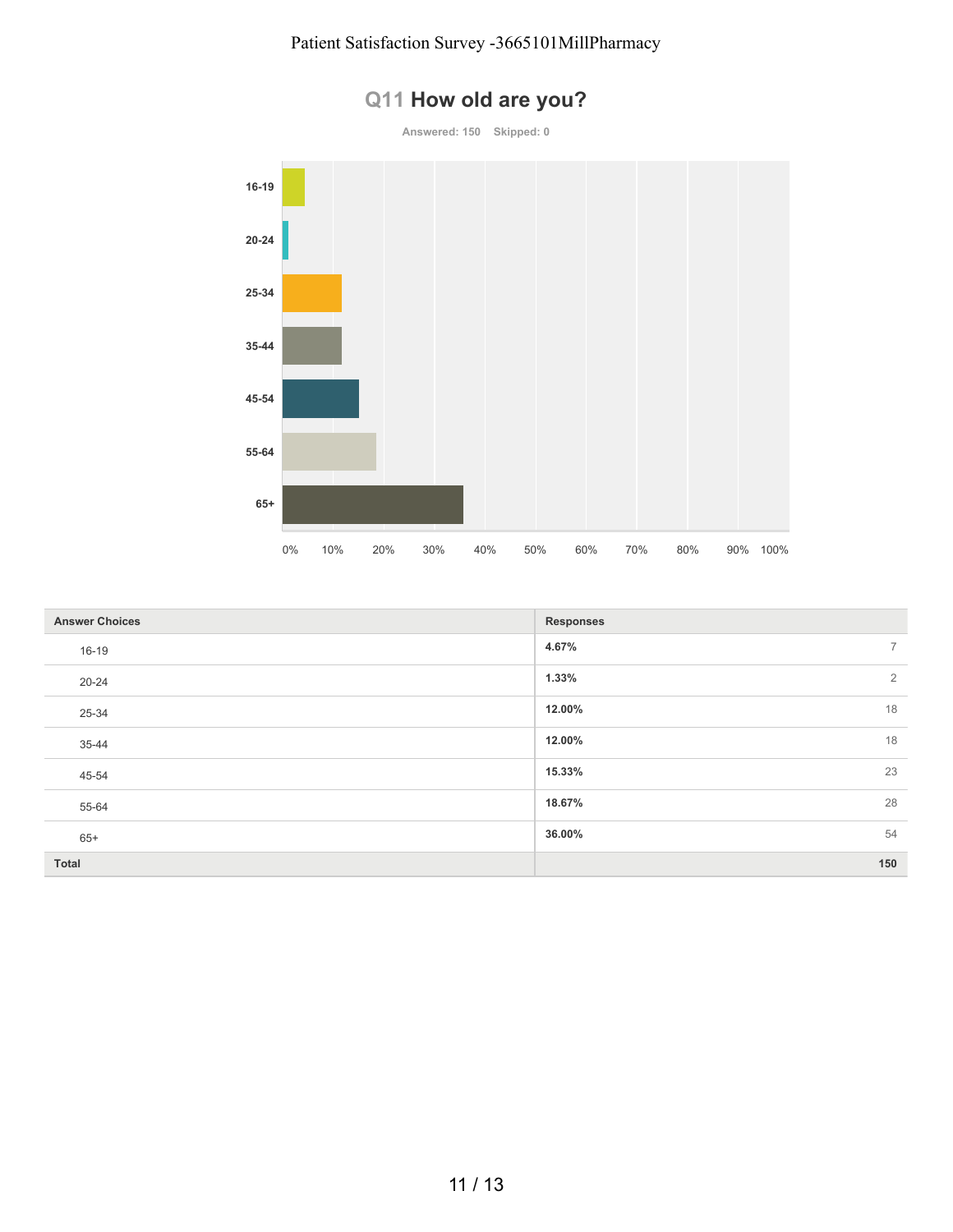#### Patient Satisfaction Survey -3665101MillPharmacy

**Q12 Are you:**



| <b>Answer Choices</b> | <b>Responses</b> |     |
|-----------------------|------------------|-----|
| Male                  | 26.85%           | 40  |
| Female                | 73.15%           | 109 |
| Total                 |                  | 149 |